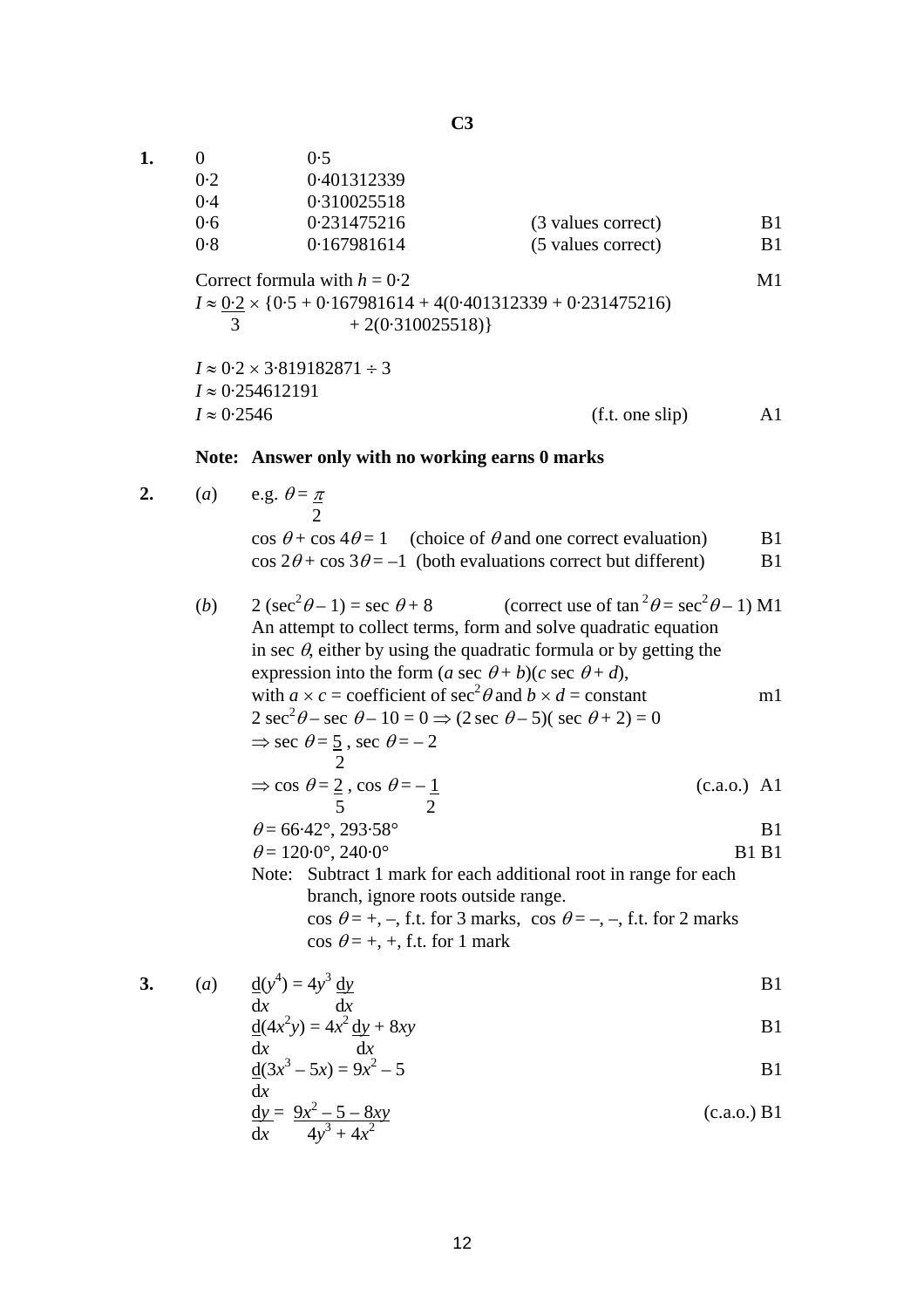(b) 
$$
\frac{dx}{dt} = 4 - 2 \sin 2t,
$$
 B1

$$
\frac{dy}{dt} = 3 \cos 3t
$$

Use of 
$$
\frac{dy}{dx} = \frac{dy}{dt} \div \frac{dx}{dt}
$$

Substituting 
$$
\frac{\pi}{12}
$$
 for *t* in expression for  $\frac{dy}{dx}$ 

$$
\frac{dy}{dx} = \frac{1}{\sqrt{2}}
$$

4. 
$$
f(x) = 4x^3 - 2x - 5
$$
  
\nAn attempt to check values or signs of  $f(x)$  at  $x = 1$ ,  $x = 2$   
\n $f(1) = -3 < 0$ ,  $f(2) = 23 > 0$   
\nChange of sign  $\Rightarrow f(x) = 0$  has root in (1, 2)  
\n $x_0 = 1.2$   
\n $x_1 = 1.227601026$  ( $x_1$  correct, at least 5 places after the point)  
\n $x_2 = 1.230645994$   
\n $x_3 = 1.230980996$   
\n $x_4 = 1.231017841 = 1.23102$  ( $x_4$  correct to 5 decimal places)  
\nAn attempt to check values or signs of  $f(x)$  at  $x = 1.231015$ ,  $x = 1.231025$  M1  
\n $f(1.231015) = -1.197 \times 10^{-4} < 0$ ,  $f(1.231025) = 4.218 \times 10^{-5} > 0$   
\nChange of sign  $\Rightarrow \alpha = 1.23102$  correct to five decimal places

## **Note: 'Change of sign' must appear at least once.**

5. (a) (i) 
$$
\frac{dy}{dx} = 13 \times (7 + 2x)^{12} \times f(x), (f(x) \neq 1)
$$
 M1

$$
\frac{dy}{dx} = 26 \times (7 + 2x)^{12}
$$
 A1

(ii) 
$$
\frac{dy}{dx} = \frac{5}{\sqrt{1 - (5x)^2}} \text{ or } \frac{1}{\sqrt{1 - (5x)^2}} \text{ or } \frac{5}{\sqrt{1 - 5x^2}}
$$
 M1

$$
\frac{dy}{dx} = \frac{5}{\sqrt{1 - 25x^2}}
$$

(iii) 
$$
\frac{dy}{dx} = x^3 \times f(x) + e^{4x} \times g(x)
$$
 M1

$$
\frac{dy}{dx} = x^3 \times f(x) + e^{4x} \times g(x)
$$
 (either  $f(x) = 4e^{4x}$  or  $g(x) = 3x^2$ ) A1

$$
\frac{dy}{dx} = x^3 \times 4e^{4x} + e^{4x} \times 3x^2
$$
 (all correct) A1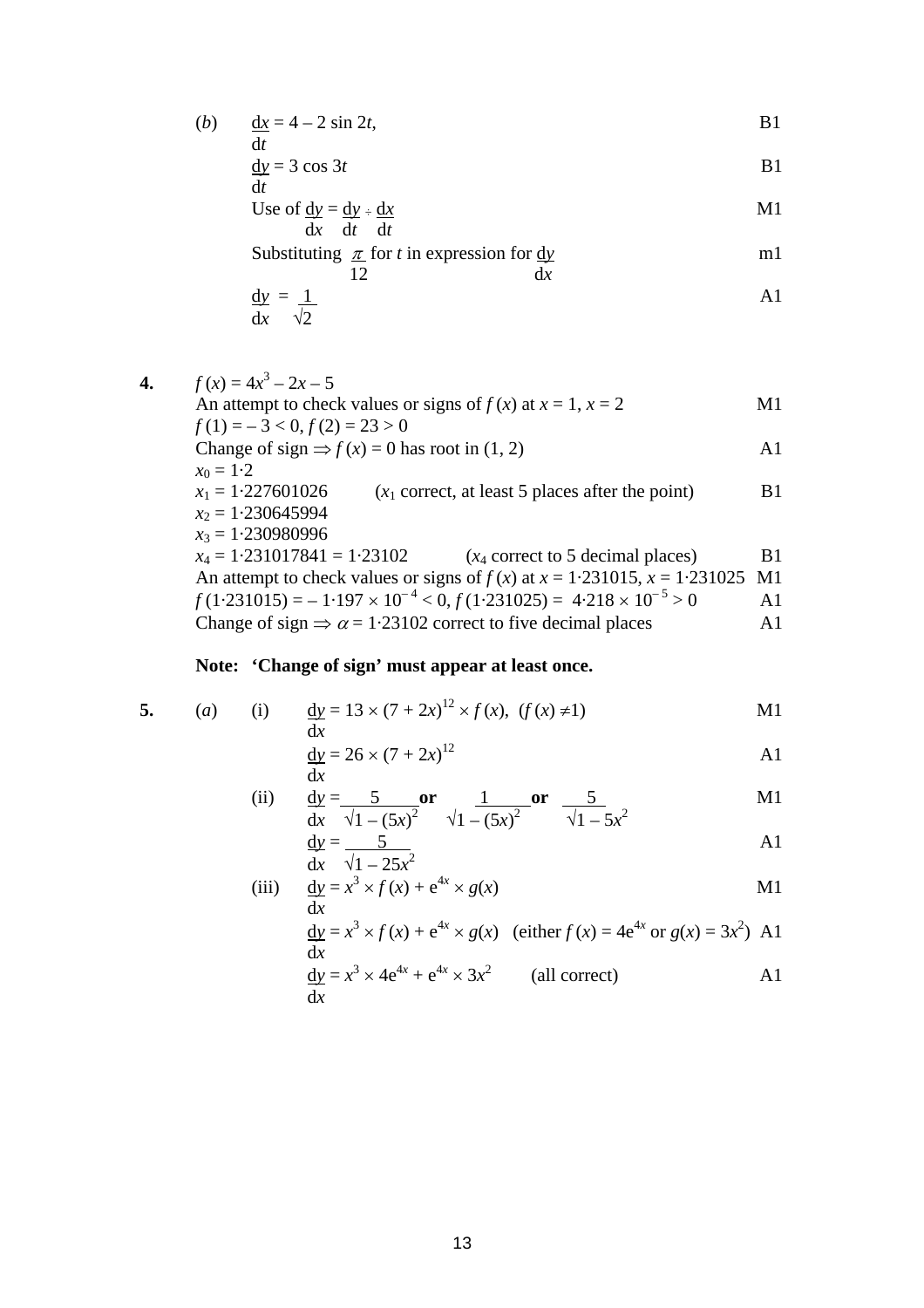(b) 
$$
\frac{d}{dx}(\tan x) = \frac{\cos x \times m \cos x - \sin x \times k \sin x}{\cos^2 x} \quad (m = \pm 1, k = \pm 1)
$$
 M1

$$
\frac{d}{dx}(\tan x) = \frac{\cos x \times \cos x - \sin x \times (-\sin x)}{\cos^2 x}
$$

$$
\frac{d}{dx}(\tan x) = \frac{\cos^2 x + \sin^2 x}{\cos^2 x}
$$
\n
$$
\frac{d}{dx}(\tan x) = \frac{1}{\cos^2 x} = \sec^2 x
$$
\n(convincing)\n
$$
A1
$$

6. (a) (i) 
$$
\int (7x-9)^{1/2} dx = k \times \frac{(7x-9)^{3/2}}{3/2} + c (k = 1, 7, \frac{1}{7})
$$
 M1

$$
\int_{J} (7x - 9)^{1/2} dx = \frac{1}{7} \times \frac{(7x - 9)^{3/2}}{3/2} + c
$$

(ii) 
$$
\int e^{x/6} dx = k \times e^{x/6} + c
$$
   
  $(k = 1, 6, \frac{1}{6})$  M1

$$
\int e^{x/6} dx = 6 \times e^{x/6} + c
$$
 A1

(iii) 
$$
\int \frac{4}{5x-1} dx = 4 \times k \times \ln |5x-1| + c \quad (k = 1, 5, \frac{1}{5})
$$
 M1

$$
\int \frac{4}{5x-1} dx = 4 \times \frac{1}{5} \times \ln |5x-1| + c
$$

(b) 
$$
\int (3x-4)^{-3} dx = k \times \underbrace{(3x-4)^{-2}}_{-2}
$$
  $(k = 1, 3, \frac{1}{3})$  M1

$$
\int_{2}^{4} 8 \times (3x - 4)^{-3} dx = \left[ 8 \times \frac{1}{3} \times \frac{(3x - 4)^{-2}}{-2} \right]_{2}^{4}
$$

Correct method for substitution of limits M1

$$
\int_{2}^{4} (8 \times (3x - 4)^{-3} dx = \frac{5}{16} = 0.3125
$$
 (f.t. for  $k = 1, 3$  only) A1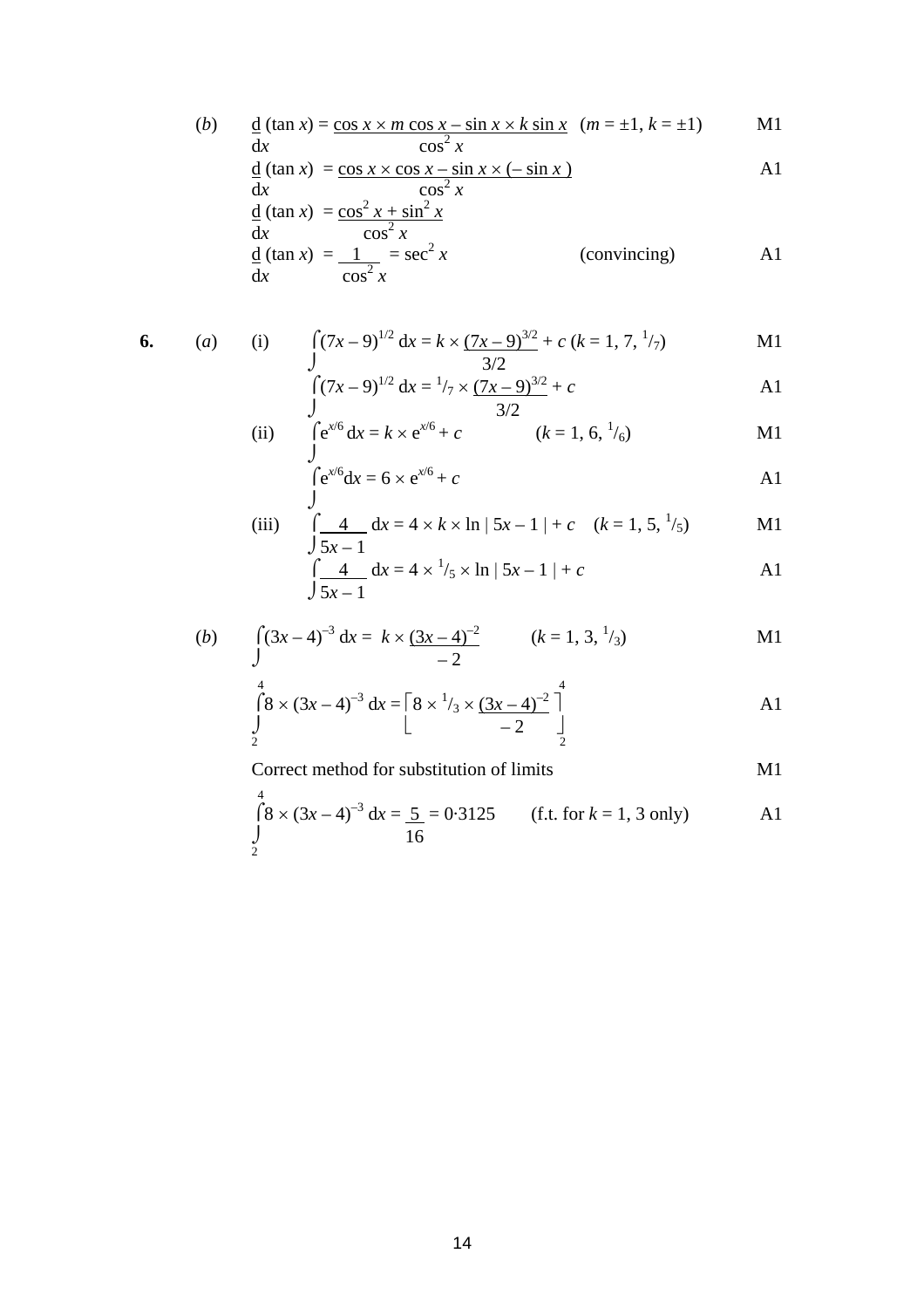**7.** (*a*) Trying to solve either  $3x + 1 \le 5$  or  $3x + 1 \ge -5$  M1  $3x + 1 \leq 5 \Rightarrow x \leq \frac{4}{3}$  $3x + 1 \ge -5 \Rightarrow x \ge -2$  (both inequalities) A1 Required range:  $-2 \le x \le \frac{4}{3}$  (f.t. one slip) A1

**Alternative mark scheme**<br> $(3x + 1)^2 \le 25$  (for (forming and trying to solve quadratic) M1 Critical points  $x = -2$  and  $x = -1$  $\lambda_3$  A1 Required range:  $-2 \le x \le \frac{4}{3}$  $(f.t. one slip in critical points)$  A1

$$
(b) \qquad (i)
$$